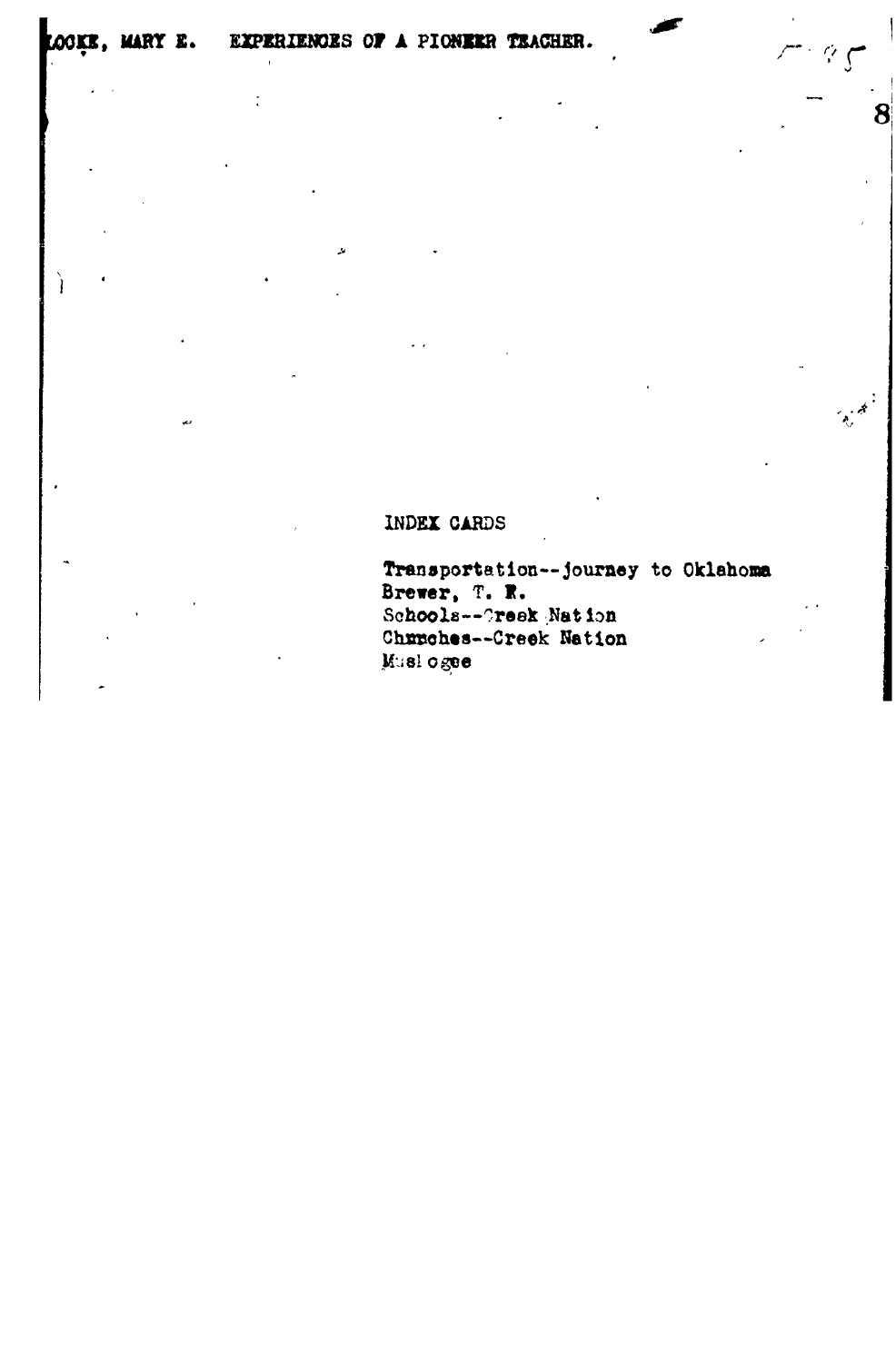LOCKE, MARY E. EXPERIENCES OF A PIONEER TEACHER.

(Given by Mrs.Locke's son and daughter, to Miss Ella Robinson. **February**  $2$ **, 1937.)** 

<u>્વ</u>

## EXPERIENCES OF A PIONEER TEACHER-

i i co

## Mrs. Mary E. Looks. الموسي

Mrs. Tocke, daughter of Dr. James R. and wlizabeth Brewer, was born in Park Place, Gibson County, Tennessee, February  $13,1947.$ She spent her girl-hood deys in the home of her father, who had moved to Trenton Tennessee. She attended the local schools there and took her college education at Jackson Famele College of which she was a graduate. It was nearing the beginning of the Civil War and the young man to whom she was engaged to be married, Mr. George W. Locks. enlisted in the Confederate Army and sorved during the entire They were married Cotober 9,1865 and went to Yorkville WOY. Tennessee and lived on a farm until 1877. Being attracted to the west by the glowing reports and from relatives living in Arkansas, Mr. Hocke started on a westwerd journey. As travel was slow and uncertain, he was two months on the way. He selected a place to live in North-western Arkansas and samt for his wife and three children. As there were no rail reads in that part of the state at that time, he met his family at Van Buren, Arkansas, with a wagon and team of mules. The trip through the Czerks took two deys. As they drove through the beautiful milly country, they came in sight of 'a little cemetery. Stopping his team, he gazed for some time at the quiet little cemetery and said to his wife -" that is where I want to be burried." Before the leaves had fallen again, he was laid to rest there. He had located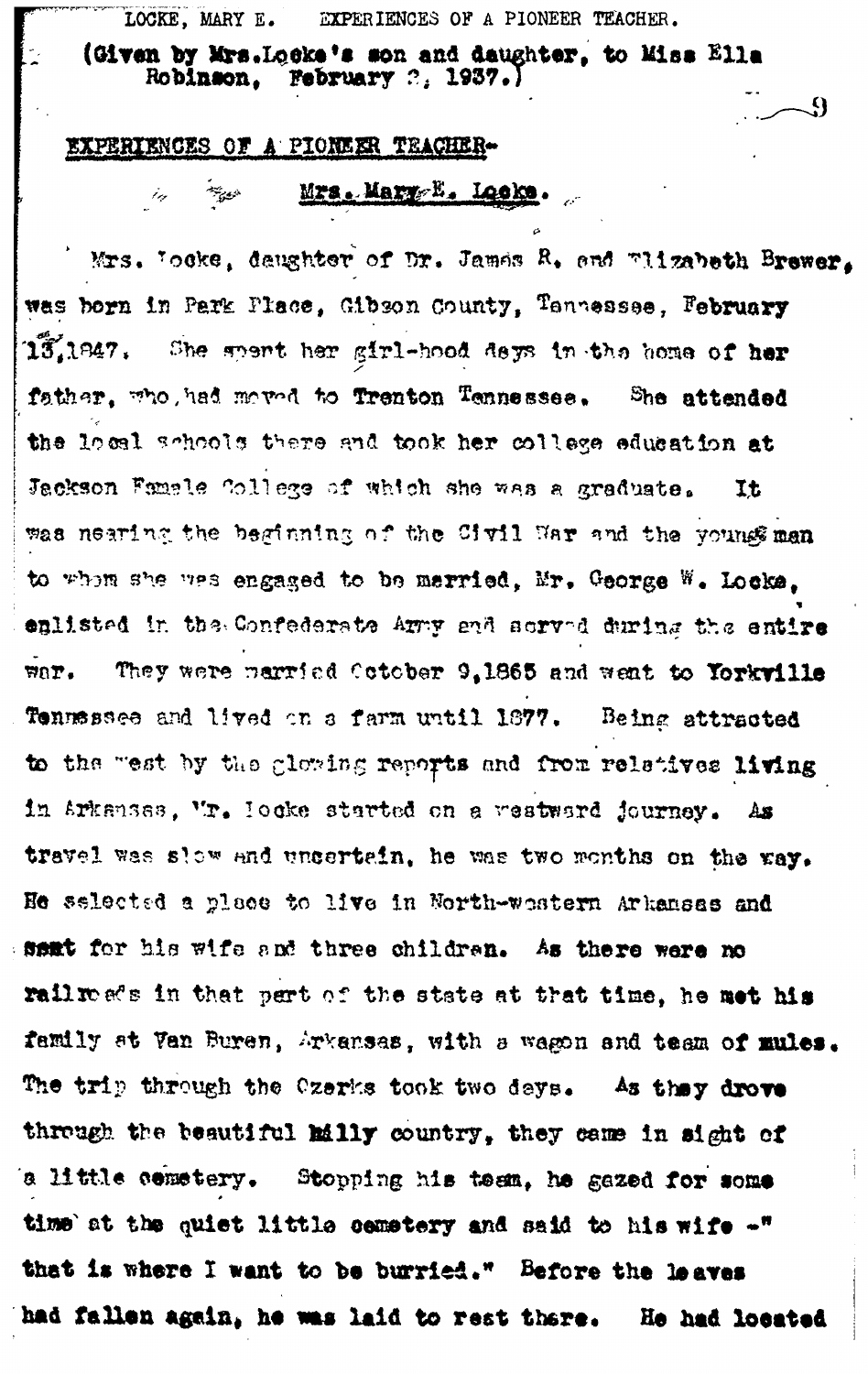$m$ 2m

19 on Lee's Street buying out a stock of groceries. After his death. Mrs. Locke took her family of four little children. as enother baby had come to their home and moved to Cane Hill, Arkansas, where her brother, Rev. T.F.Brewer, a Methodist Minister, had a circuit. Later he was appointed to Asbury Mission in the Creek Nation, as Superintendent of the School. Then Mrs. Locke moved to Dutch Mill. Arkensas, where her brother Dr.James R.Brewer was a practicing physician. In 1878 Rev. Brewer was assigned to a Muskogee pastorate. In the spring of 1879 in compliance with the orders of the church, he opened a school, which afterwards became Harrell International Institute and leter Spaulding Gollege. Mrs. Locke came to Muskoges in 1880 and became the first Primary teacher in a Muskagee school that admitted white children. Classes were held in the church and the students sat on improvised seats, a few benches with no blanks, the planks resting on boxes and nail kegs and some borrowed chairs from the neighbors. There was also a boarding department in this school and the students were taken into the homes where there was a spare room. - Several of them boarding in the house with Mr. and Mrs. Brewer. - They also boarded the teachers. In addition to teaching five days a week and caring for her little family the duty of keeping the church clean fell to Every Saturday afternoon she took the older children her. and they put the church in order for Sunday service. Her son James, rang the bell and attended to the fires. Her daughter Fannie, played the organ and it was not equipped with electrical power either. Mrs.Locke taught for eight year.